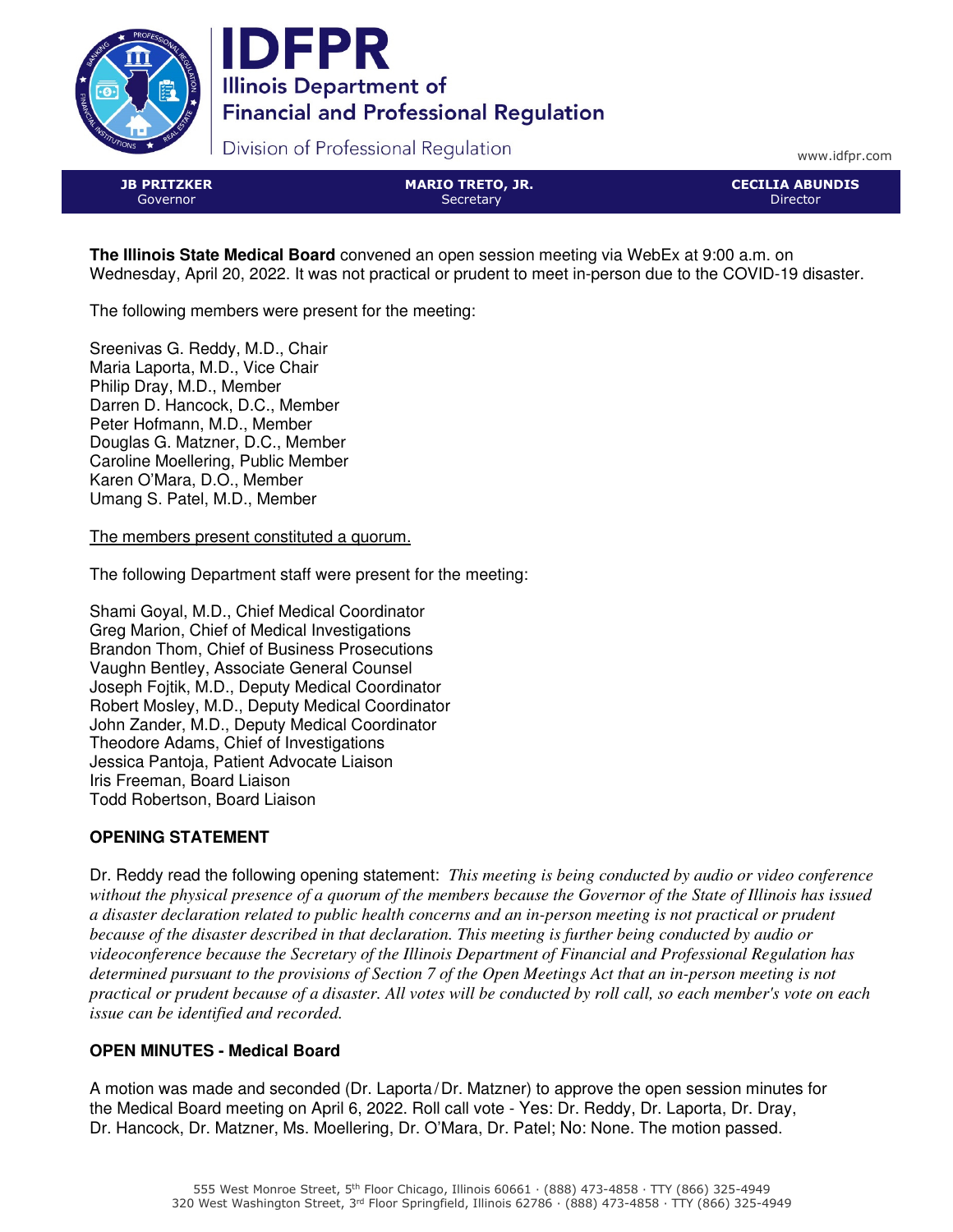## **RECOMMENDATIONS made by the Complaint Committee in closed session on April 20, 2022**

Mr. Robertson reported that the Complaint Committee made the following recommendations:

Close 23 complaints - 1 with Letter of Concern; Refer 5 complaints for prosecution; Close 6 mandatory reports; Refer 3 mandatory reports for prosecution; and Approve closed minutes from the April 6, 2022 Complaint Committee meeting.

A motion was made and seconded (Dr. Matzner/Dr. Laporta) to accept the recommendations made by the Complaint Committee during its closed session meeting. Roll call vote - Yes: Dr. Reddy, Dr. Laporta, Dr. Dray, Dr. Hancock, Dr. Matzner, Ms. Moellering, Dr. O'Mara, Dr. Patel; No: None. The motion passed.

## **RECOMMENDATIONS made by the Medical Board in closed session on April 20, 2022**

Mr. Robertson reported that the Medical Board made the following recommendations:

Approve termination of 1 Agreement of Care, Counseling and Treatment (CCT); Approve 1 Variance from USMLE time limit requirement in Section 1285.60(a)(7) of the Rules; Approve 4 Consent Orders; Approve 1 CCT Agreement; Approve 3 Board Subpoenas; Indefinitely Suspend 1 Physician and Surgeon License based on Default; Approve 1 Administrative Law Judge (ALJ) Report and Recommendation and Defer recommendation on 1 ALJ Report and Recommendation until the next meeting; and Approve closed minutes from the April 6, 2022 Medical Board meeting.

A motion was made and seconded (Dr. Laporta/Dr. Dray) to accept the recommendations made by the Medical Board during its closed session meeting. Roll call vote - Yes: Dr. Reddy, Dr. Laporta, Dr. Dray, Dr. Hancock, Dr. Matzner, Ms. Moellering, Dr. O'Mara, Dr. Patel; No: None. The motion passed.

#### **CHIEF MEDICAL COORDINATOR REPORT:**

Dr. Goyal reported that as of April 15<sup>th</sup> there are 180 cases assigned to Medical Coordinators of which 46 are CCTs and there are 240 cases in Probation monitoring.

## **CHIEF OF MEDICAL INVESTIGATIONS REPORT:**

Mr. Marion reported that from April 1st through April 15th: 71 complaints were received, 14 cases were referred to Medical Prosecutions, and 92 cases were closed. There are currently 856 cases open in Medical Investigations with 180 cases assigned to Medical Coordinators. The average caseload per investigator is 107 cases.

#### **CHIEF OF MEDICAL PROSECUTIONS REPORT:**

Mr. Thom reported that as of April19th there are a total of 692 cases open in Medical Prosecutions.

## **GENERAL COUNSEL REPORT:**

Mr. Bentley reported that a question had been raised about conference room space to accommodate the Medical Board when in person meetings resume. He stated that no timeline has been given for when in person meeting will resume. However, at that time there would be a possibility of holding in person meetings in the Springfield office and the Chicago office at the same time via videoconference. This would require a quorum of members to be physically present with members at both locations counting towards a quorum. Mr. Bentley explained that this would reduce the number of people in the same room and also reduce travel time for staff and board members attending the meetings in Springfield. It was also noted that informal conferences would continue to be held via Webex - that process has gone well for respondents, their attorneys, and the Department. Mr. Bentley further noted that board appointment interviews are still ongoing.